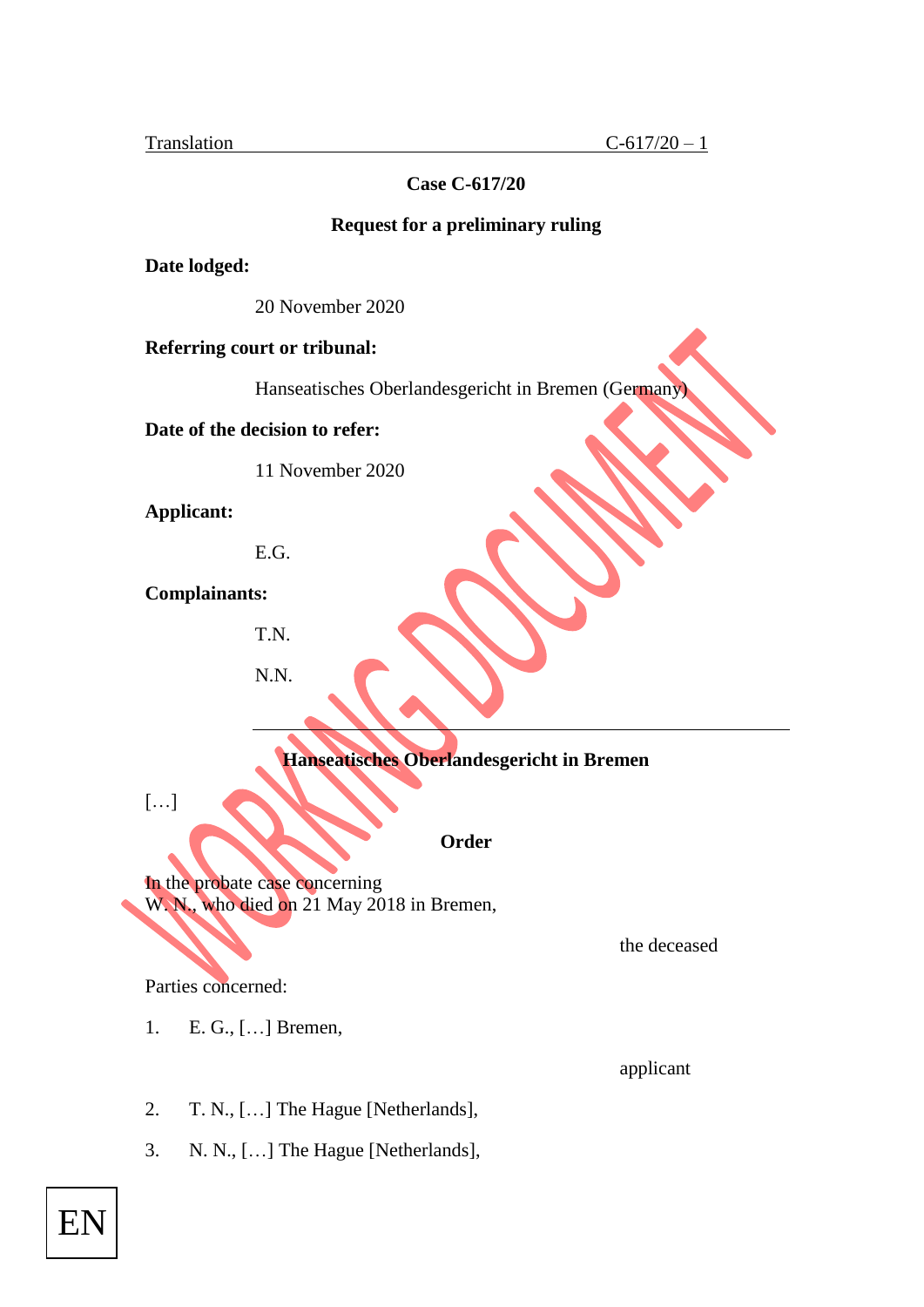### complainants

## […]

the Fifth Civil Chamber of the Hanseatisches Oberlandesgericht in Bremen (Higher Regional Court, Bremen, Germany) […]

issued the following order on 11 November 2020: **[Or. 2]**

- I. The proceedings are stayed in order to obtain a preliminary ruling from the Court of Justice of the European Union on the interpretation of Articles 13 and 28 of Regulation (EU) No 650/2012 of the European Parliament and of the Council of 4 July 2012 on jurisdiction, applicable law, recognition and enforcement of decisions and acceptance and enforcement of authentic instruments in matters of succession and on the creation of a European Certificate of Succession (EU Succession Regulation).
- II. The Chamber refers the following questions on the interpretation of Articles 13 and 28 of the EU Succession Regulation to the Court of Justice of the European Union for a preliminary ruling pursuant to the second paragraph of Article 267 TFEU:
	- 1. Does a declaration concerning the waiver of succession by an heir before the court of a Member State that has jurisdiction for the place of his or her habitual residence, which complies with the formal requirements applicable there, replace the declaration concerning the waiver of succession to be made before the court of another Member State that has jurisdiction to rule on the succession, in such a way that when that declaration is made, it is deemed to have been validly made (substitution)?
	- 2. If Question 1 is to be answered in the negative:

In addition to making a declaration before the court that has jurisdiction for the place of habitual residence of the party waiving succession which complies with all formal requirements, is it necessary, in order for the declaration concerning the waiver of succession to be valid, that the latter inform the court that has jurisdiction to rule on the succession that the declaration concerning the waiver of succession has been made?

- 3. If Question 1 is to be answered in the negative and Question 2 in the affirmative:
	- a. Is it necessary that the court that has jurisdiction to rule on the succession be addressed in the official language of the location of that court in order for the declaration concerning the waiver of succession to be valid and, in particular, in order to comply with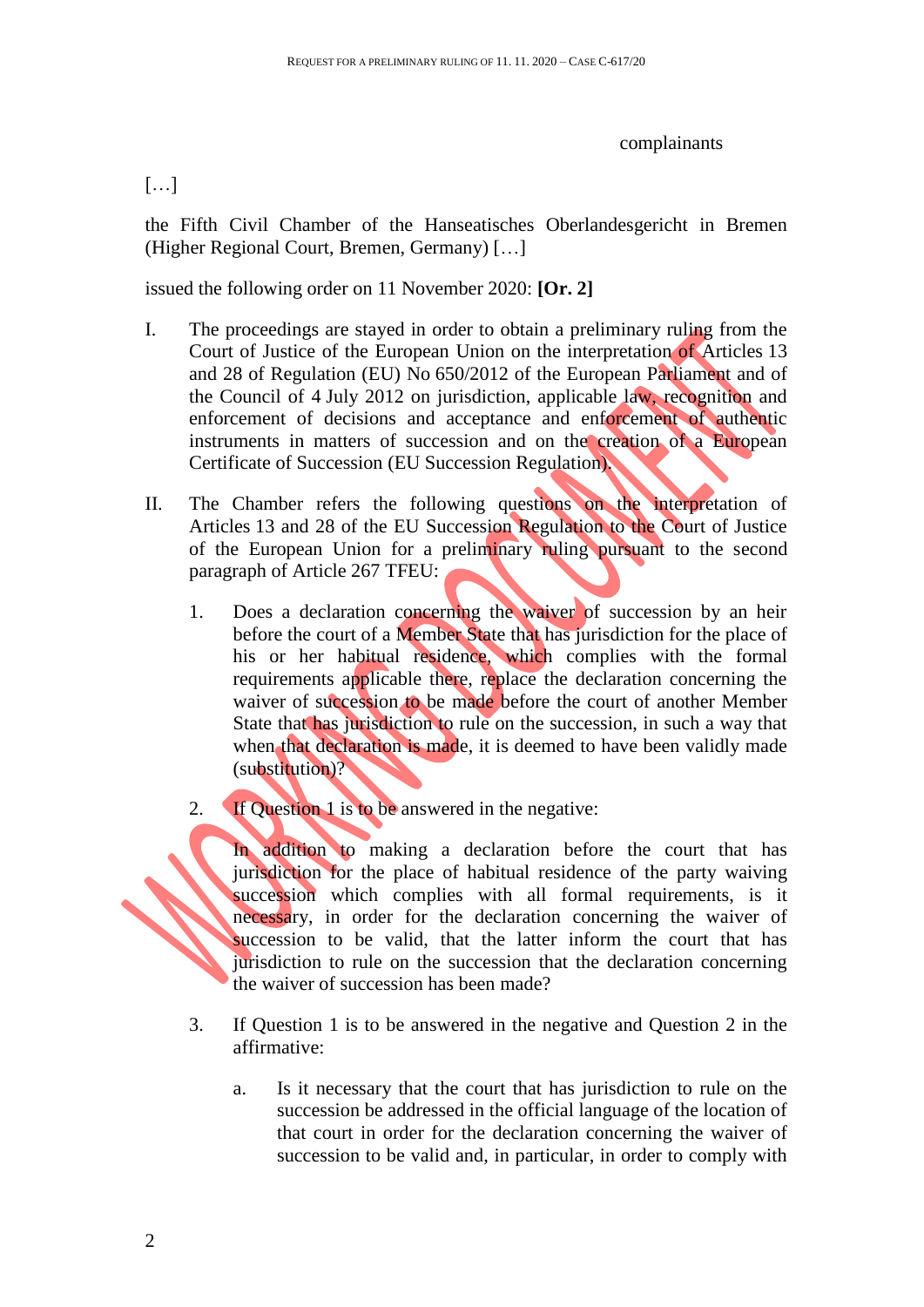the time limits applicable for making such declarations before that court?

b. Is it necessary that the court that has jurisdiction to rule on the succession receive the original documents drawn up in relation to the waiver by the court that has jurisdiction **[Or. 3]** for the place of habitual residence of the party waiving succession and a translation thereof in order for the declaration concerning the waiver of succession to be valid and, in particular, in order to comply with the time limits applicable for making such declarations before the court that has jurisdiction to rule on the succession?

#### III. Grounds:

1.

On 21 May 2018, the deceased, who was born on 4 January 1945 and was a Netherlands national, died in Bremen. The applicant is the widow of the deceased, and parties 2 and 3 are descendants of the deceased's brother, who predeceased him.

By a notarial deed dated 21 January 2019, the applicant applied for the issuance of a joint certificate of inheritance, according to which three quarters of the deceased's estate was to be inherited by the applicant and one eighth of the deceased's estate was to be inherited by each of the complainants by way of intestate succession. Since the applicant had difficulty producing the necessary documents for assessing the intestate succession, the Amtsgericht Bremen (Local Court, Bremen, Germany), having jurisdiction to rule on the succession ('the Probate Court<sup>\*</sup>), first contacted the complainants by letter of 19 June 2019 and informed them about the application for a certificate of inheritance. At the same time, the Probate Court requested that certain more specific documents be provided. Subsequently, an email was received on 14 August 2019 from a Mr K, who stated that he had been instructed by the complainants to make enquiries concerning the status of the estate. In that regard, the Probate Court declared itself unable to respond to those enquiries and recommended that legal advice be sought. Initially, no further observations were submitted by the complainants. After the applicant had finally produced the necessary documents, the complainants were consulted by the Probate Court in a letter of 22 November 2019 about the application for a certificate of inheritance, a copy of which was sent to them. The complainants had previously submitted a declaration of waiver in respect of the deceased's estate at the rechtbank Den Haag (District Court, The Hague, Netherlands) on 13 September 2019, which was entered into the Register of Succession there on 30 September 2019. By letter of 13 December 2019 – written in Dutch – the complainants submitted copies of the documents drawn up in that regard by the District Court, The Hague, to the Probate Court. By letter of 3 January 2020, the Probate Court informed the complainants that letters and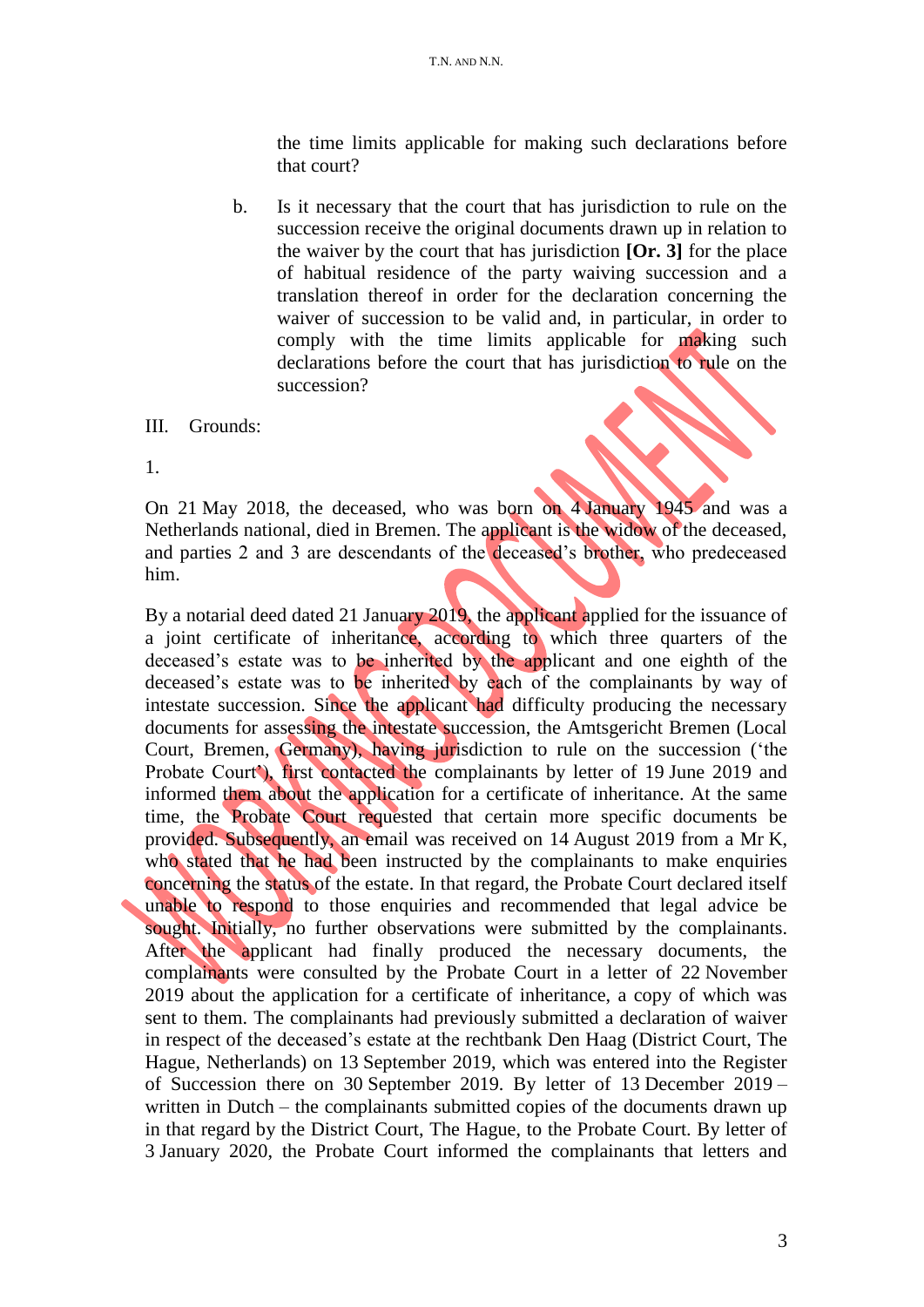documents that were not accompanied with a translation into German could not be processed. In that regard **[Or. 4]**, complainant 3 sent a letter dated 15 January 2020 (in German) in which it was claimed that the inheritance had been waived, that the declaration had been registered with a court in Dutch in accordance with EU law and that no translation was therefore required. However, the Probate Court referred to the fact that the documents had not been translated and to the time limits applicable to a declaration concerning the waiver of succession.

By order of 27 February 2020, the Probate Court established the facts necessary for issuing the certificate of inheritance in accordance with Paragraph 352e(1) of the Gesetz über das Verfahren in Familiensachen und in den Angelegenheiten der freiwilligen Gerichtsbarkeit (Law on proceedings in family matters and in matters of non-contentious jurisdiction; 'the FamFG'). That decision, which was notified to the complainants on 6 March 2020, was contested by both of them by letter of 19 March 2020 (received on 27 March 2020), in which they also requested an extension of the time limit for further substantiation. On 30 July 2020, the complainants then filed colour copies of the documents drawn up by the District Court, The Hague, and a translation thereof. Following a further objection by the Probate Court, criticising the fact that the original versions of the documents were missing, the original documents were received by the Probate Court on 17 August 2020. By order of 2 September 2020, the Probate Court rejected the complaint and referred the proceedings to the Chamber for a decision. As grounds, the Probate Court stated that the complainants were (joint) heirs of the deceased, because they had missed the deadline for waiving succession. Neither merely indicating that the declaration concerning the waiver of succession had taken place before the Netherlands court nor the provision of copies was sufficient for the waiver to be valid; receipt of the original documents was all that would suffice, and those were submitted to the Probate Court only after the six-month period for waiving succession had expired.

2.

The appeal brought by the complainants is available under Paragraph 58(1) of the FamFG and is admissible under Paragraphs 59(1), 61(1) and 63(1) of the FamFG. It is therefore necessary to examine the substance of whether the waiver occurred in good time.

a. As the complainants are not resident in Germany, and the deceased was a Netherlands national, the provisions of Regulation (EU) No 650/2012 of the European Parliament and of the Council of 4 July 2012 on jurisdiction, applicable law, recognition and enforcement of decisions and acceptance and enforcement of authentic instruments in matters of succession and on the **[Or. 5]** creation of a European Certificate of Succession (EU Succession Regulation) apply to the succession. Under those provisions, the Probate Court in Bremen, as the court in whose district the deceased had his habitual residence at the time of death, has jurisdiction to rule on the succession (Article 4 of the EU Succession Regulation). Furthermore, the rules of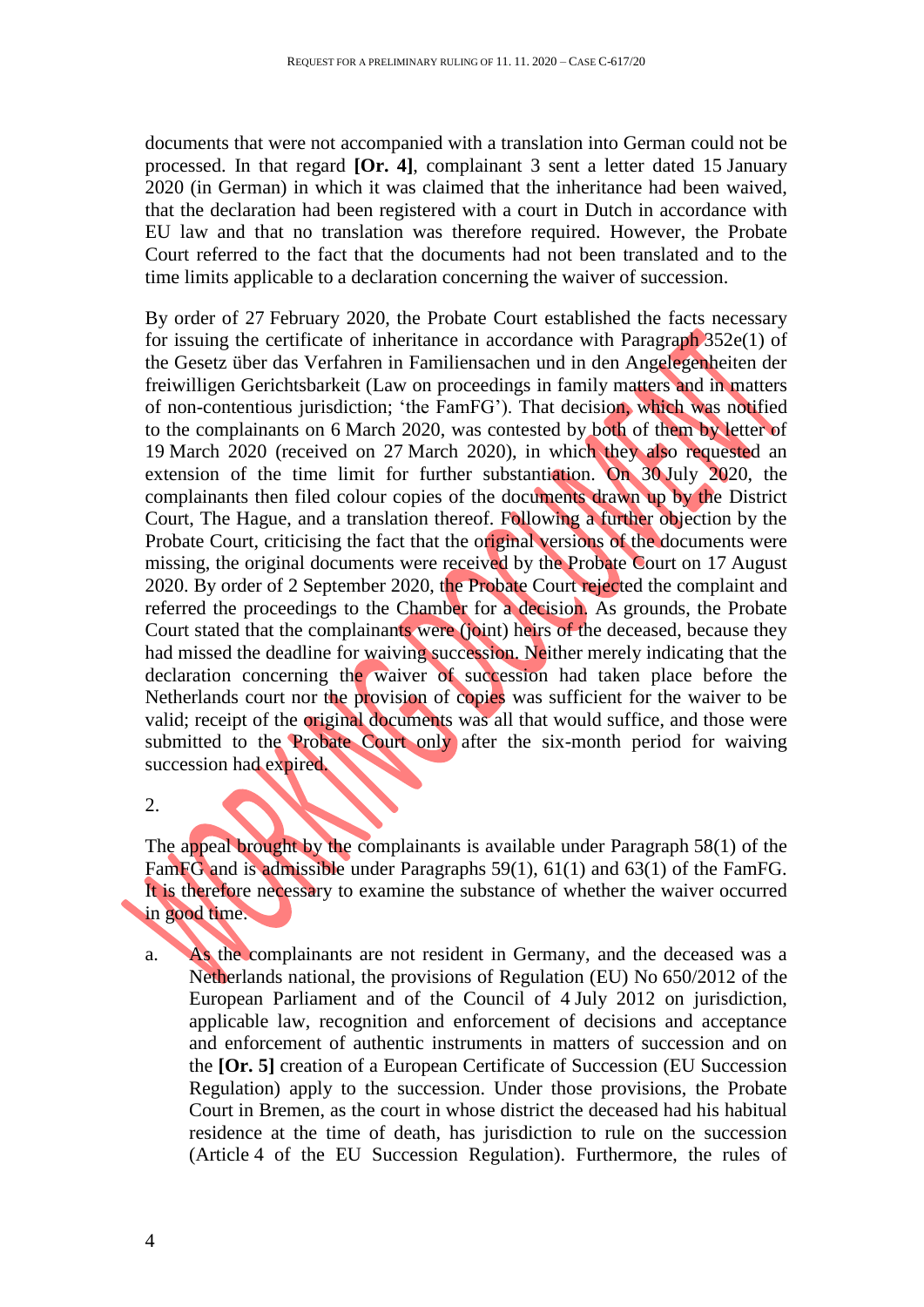German substantive law apply, in principle, to the succession, since the habitual residence of the deceased at the time of death is also relevant in that regard (Article 21(1) of the EU Succession Regulation). However, contrary to the view of the Probate Court, the question of the validity of the waiver of succession is not determined solely by Paragraph 1945 of the Bürgerliches Gesetzbuch (German Civil Code; 'the BGB'). Rather, with regard to a waiver of succession, the EU Succession Regulation stipulates special rules for jurisdiction and form in Articles 13 and 28:

Pursuant to Article 13 of the EU Succession Regulation, in addition to the court that has jurisdiction to rule on the succession pursuant to Article 4 of the EU Succession Regulation, the courts of the Member State of the habitual residence of the person waiving succession also has jurisdiction to receive a declaration concerning the waiver of succession; there is concurrent jurisdiction […] [evidence in national legal academic writing]. It is provisions of Netherlands law which govern which court has territorial jurisdiction over the person waiving succession, those provisions being autonomous in that regard, and, since the complainants are resident in The Hague, it seems likely that the District Court, The Hague, is the court with territorial jurisdiction; no evidence to the contrary has been presented or is apparent. In addition, Article 28(b) provides that the form of the declaration concerning the waiver of succession is determined by the provisions of law of the place of habitual residence of the person making the declaration.

b. However, the question is whether the mere making of a declaration concerning the waiver of succession before the court where the person making the declaration has his or her habitual residence constitutes a valid waiver before the court ruling on the succession, which is referred to as substitution (that being concordant with prevailing opinion […]) [evidence in legal academic writing and case-law]. The opposing viewpoint requires that the declaration be referred properly to the court ruling on the succession [...] **[Or. 6]** [...] or, in any case, notification thereof [...] [evidence in legal] academic writing].

A counter argument may be based on recital 32 of the Regulation, which states accordingly, inter alia, that persons choosing to avail themselves of the possibility to make declarations in the Member State of their habitual residence should themselves inform the court which is ruling on the succession of the existence of such declarations within any time limit set by the law applicable to the succession. It could be inferred therefrom that the legislature assumed that a declaration concerning the waiver of succession made to the court in the declarant's habitual place of residence should produce legal effects only after having been notified to the court ruling on the succession. It could particularly be argued in that regard that Article 13 of the EU Succession Regulation, unlike, for example, Paragraph 344(7) of the FamFG, does not provide for any obligation on the court in the declarant's habitual place of residence to inform the court ruling on the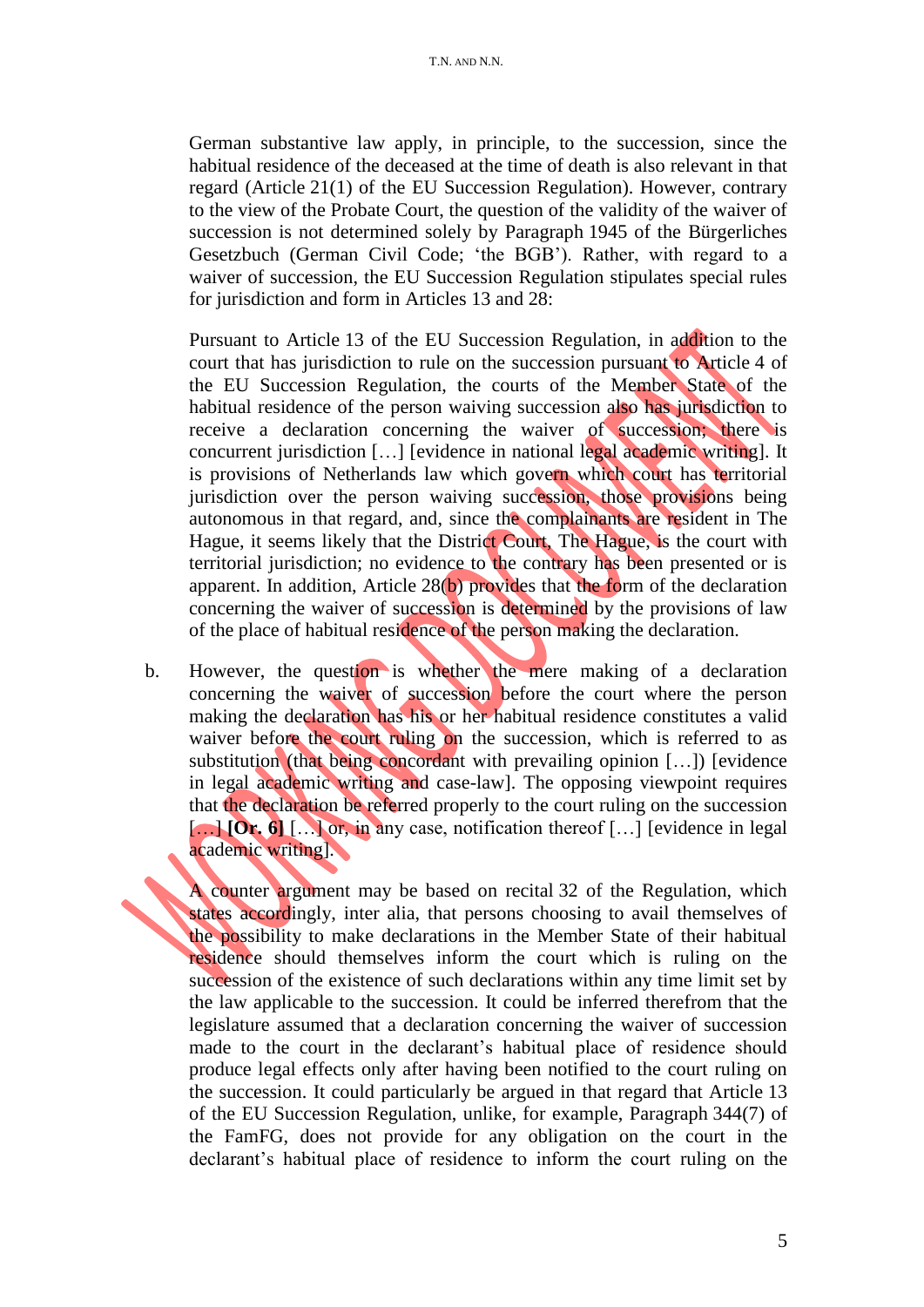succession that a declaration concerning the waiver of succession has been made.

c. Thus, the outcome of the proceedings, namely the question of whether the complainants waived the succession in good time, depends on the interpretation of Articles [13] and 28 of the EU Succession Regulation.

As the substantive German law applicable here under Article 21 of the EU Succession Regulation does not require explicit acceptance of succession (Paragraph 1942 of the BGB – principle of automatic inheritance […] [reference to legal academic writing]), the complainants became joint heirs if they failed to waive the succession within the time limit (Paragraph 1943 of the BGB). The deadline for waiving succession is, in principle, six weeks, which begins to run from the date on which the heir becomes aware of the devolution and the reason for his or her entitlement (Paragraph 1944(1) of the BGB). Where, as in this case, the heir resides abroad, the deadline for waiving succession is six months (Paragraph 1944(3) of the BGB). The heir is deemed to be aware of the succession if he or she knows the devolution of the estate has taken place pursuant to Paragraph 1942 of the BGB. He or she must thus have had reliable knowledge of the relevant circumstances on the basis of which he or she could be expected to act. The deadline for issuing a waiver of succession does not begin to run on the basis of deemed knowledge or even culpable ignorance. The relevant circumstance of which the heir must be aware is the death. Furthermore, in the case of intestate succession **[Or. 7]**, as is the case here, the familial relationship giving rise to the status of heir (including life partnership) and the absence or disappearance of the previous heirs are relevant. The Chamber considers it doubtful that the request from the Probate Court on 19 June 2019 provided the complainants with the necessary – reliable – knowledge of the succession. First, the application for a certificate of inheritance from which the complainants' entitlement arose (intestate succession) was not attached to that letter. Second, the request for documents by the Probate Court demonstrated that the investigations into the intestate succession had not yet been completed. In addition, the complainants, who are Netherlands nationals, are not required by law to be aware of the German rules on legal succession, especially since the present case concerned intestate succession of the second degree (Paragraph 1925 of the BGB). The Probate Court itself did not assume, when calculating the deadline, that the complainants had already obtained the knowledge necessary under Paragraph 1944 of the BGB through receipt of that request. The Chamber shares that view. However, the complainants had that knowledge by 13 September 2019 at the latest, because they declared their waiver of succession on that date before the District Court, The Hague, which implies that they considered themselves to be heirs.

(1) If one accepts the clear prevailing opinion, which is that a substitution of the declaration concerning the waiver of succession occurs, that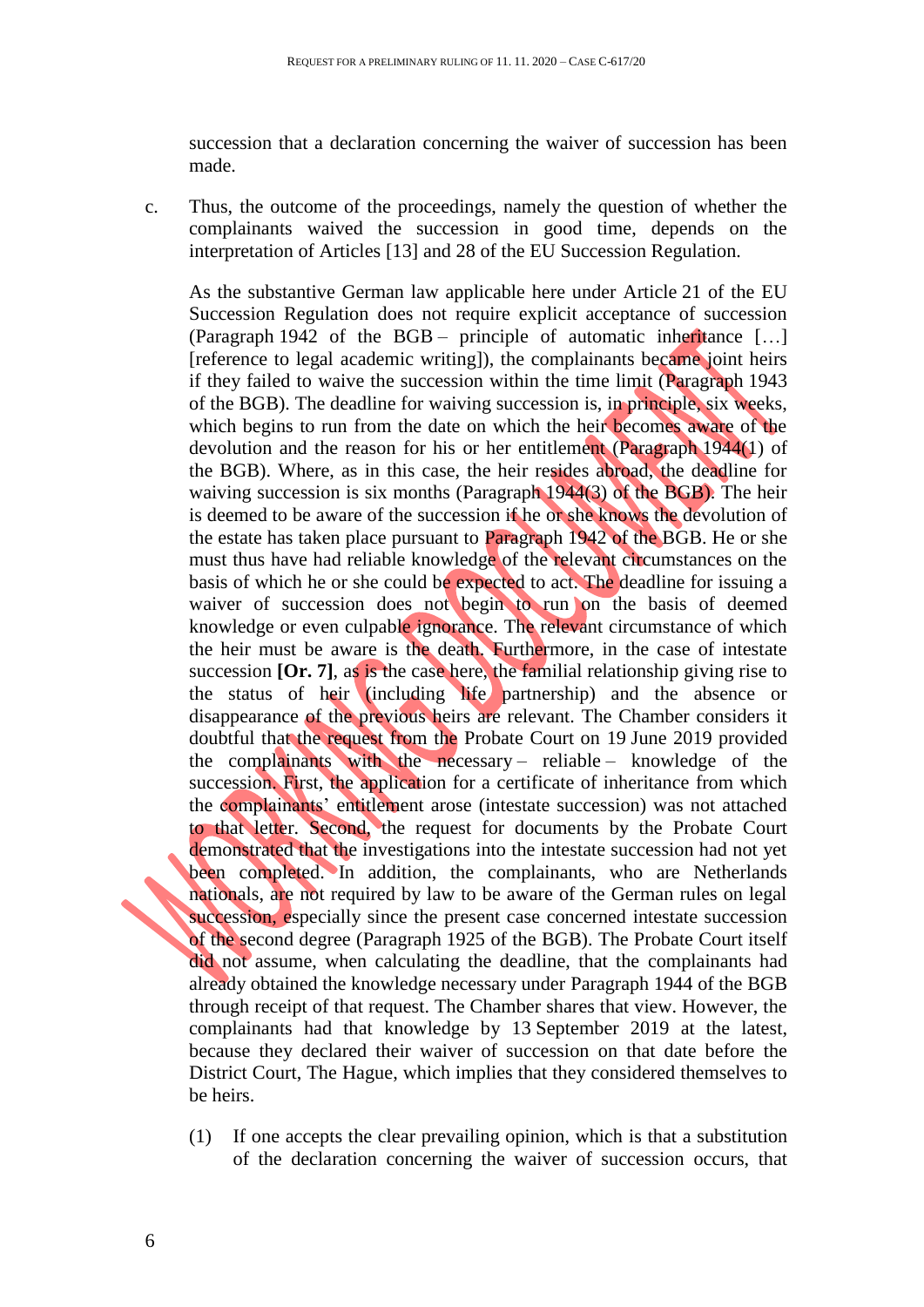declaration was already valid when it was made before the District Court, The Hague, on 13 September 2019. The statutory time limit under Paragraph 1944(3) of the BGB was observed, and the complainants have not become heirs.

- (2) By contrast, assuming that complete substitution has not taken place in the light of recital 32, the validity of the waiver may also depend on when the Probate Court in Bremen (the court ruling on the succession) became aware that such a declaration had been made. However, the question then arises as to the formal requirements necessary to render the waiver valid:
	- (a) If it is sufficient merely to inform the court ruling on the succession – even, where relevant, in the native language of the party declaring the waiver – then the waiver declared on 13 December 2019 is valid and therefore was made within the time limit. The same applies if one is required to supply mere copies of documents drawn up by the court of the declarant's habitual place of residence **[Or. 8]** when the declaration concerning the waiver of the succession was made. If that is the case, it is for the court ruling on the succession to obtain confirmation by making further enquiries with the court in the other Member State (Paragraph 26 of the FamFG).
	- (b) If, in light of the law applicable in the place of the court ruling on the succession (Article 21(1) of the EU Succession Regulation), it is required that information about the declaration be provided in German (Paragraph 184 of the Gerichtsverfassungsgesetz (Law on the organisation of the courts; 'the GVG')), that took place in the form of the complainants' letter of 15 January 2020, and that was also within the time limit for making the declaration of waiver of succession. Here, again, the court ruling on the succession was itself obliged to obtain the necessary confirmation (in the form of documents) from the court of the Member State.

(c) However, if it is assumed, as the Probate Court did, that, notwithstanding Article 13 of the EU Succession Regulation, a valid declaration concerning the waiver of succession requires that the original documents concerning the waiver drawn up by the court of the Member State with a certified translation in the language of the court ruling on the succession be provided to the latter court, then that took place only in August 2020 and the declaration was made out of time. However, it should be noted that such an interpretation would do little to achieve the simplification in European legal relations sought by the regulation, since, if that is the case, the person concerned may